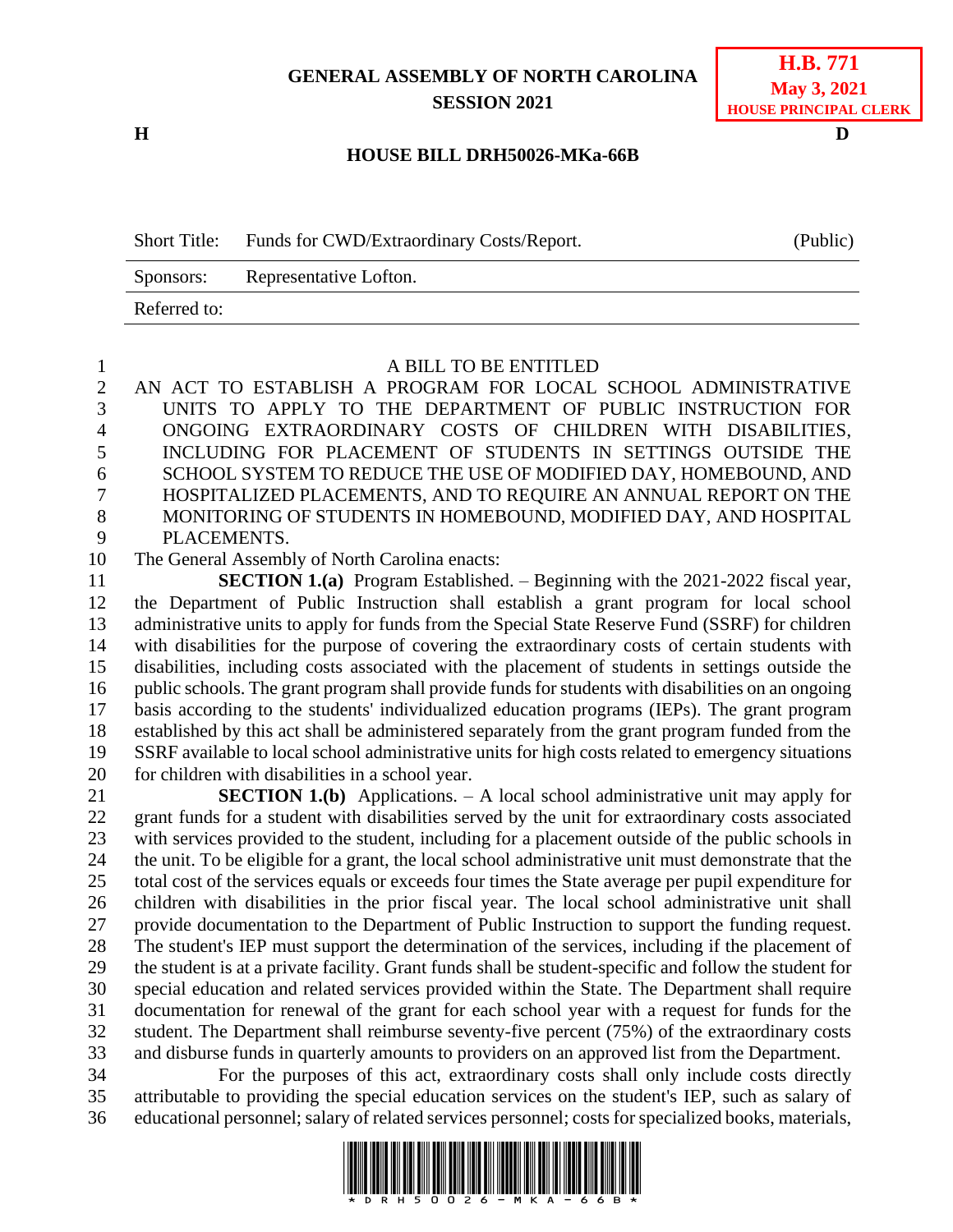### **General Assembly Of North Carolina Session 2021**

 or equipment; tuition costs; and consultant costs, if directly attributable to the student's instructional program. Extraordinary costs shall not include transportation costs, administrative or overhead costs, the costs of adapting classrooms or materials that are used by more than one student, nor the costs associated with evaluation, development of the IEP, or service coordination for the student with disabilities.

 **SECTION 1.(c)** Oversight. – The Department of Public Instruction shall ensure that, if a student who is covered by grant funds is placed in a private facility, the facility is approved by the Department as adhering to State and federal laws governing education services for students with disabilities and State and federal laws governing seclusion and restraint of students. The student's local school administrative unit shall remain legally responsible for ensuring the student is receiving a free appropriate public education (FAPE) in the least restrictive environment (LRE) while the student is placed in the private facility, as required by State and federal laws governing education services for students with disabilities, and the unit shall conduct an annual review of the student's IEP and any interim reviews requested by the student's parent or legal guardian for purposes of educational decision making in accordance with federal and State laws. Prior to approving a renewal of the grant for a particular student, the Department shall ensure that the annual review of the student's IEP has been completed and the student's parent or legal guardian for purposes of educational decision making has received the notice of procedural safeguards required by State and federal laws governing education services for students with disabilities.

 **SECTION 1.(d)** Appropriation. – There is appropriated from the General Fund to the Special State Reserve Fund the sum of one million dollars (\$1,000,000) in recurring funds for the 2021-2022 school year for the Department of Public Instruction to implement the grant program established pursuant to this section.

 **SECTION 1.(e)** Report. – By March 15, 2022, the Department of Public Instruction shall report to the Joint Legislative Education Oversight Committee, the House Appropriations Education Committee, the Senate Appropriations on Education/Higher Education Committee, and the Fiscal Research Division on the amount of grant applications for the 2021-2022 school year, amount of grant funds awarded, the types of out-of-school system placements and service providers, and the type of extraordinary costs reimbursed.

**SECTION 2.(a)** G.S. 115C-107.5 reads as rewritten:

## "**§ 115C-107.5. Annual reports.**

 The State Board shall report no later than October 15 of each year to the Joint Legislative Education Oversight Committee on the implementation of this Article and the educational performance of children with disabilities. The report may be filed electronically. Each annual report shall include the following information:

| 36 | .   |                                                                                       |
|----|-----|---------------------------------------------------------------------------------------|
| 37 | (4) | A summary analysis of the following data to be monitored and collected by             |
| 38 |     | the Department of Public Instruction on students with disabilities in each local      |
| 39 |     | school administrative unit on a monthly basis:                                        |
| 40 |     | The number of new and continued homebound placements.<br><u>a.</u>                    |
| 41 |     | The number of new and continued modified day placements.<br><u>b.</u>                 |
| 42 |     | The number of students newly receiving and continuing to receive<br>$\underline{c}$ . |
| 43 |     | education services in institutionalized settings, including psychiatric               |
| 44 |     | residential treatment facilities and residential settings with schools                |
| 45 |     | overseen by the Department of Health and Human Services or the State                  |
| 46 |     | Board of Education.                                                                   |
| 47 |     | The data collected by the Department under this subdivision shall be                  |
| 48 |     | disaggregated by gender, race, ethnicity, disability, grade level, school within      |
| 49 |     | a local school administrative unit, and whether the student has an IEP or a           |
| 50 |     | section 504 (29 U.S.C. § 794) plan. The report may reflect deidentified data          |
| 51 |     | for individual students, when available, regarding disciplinary outcomes,             |